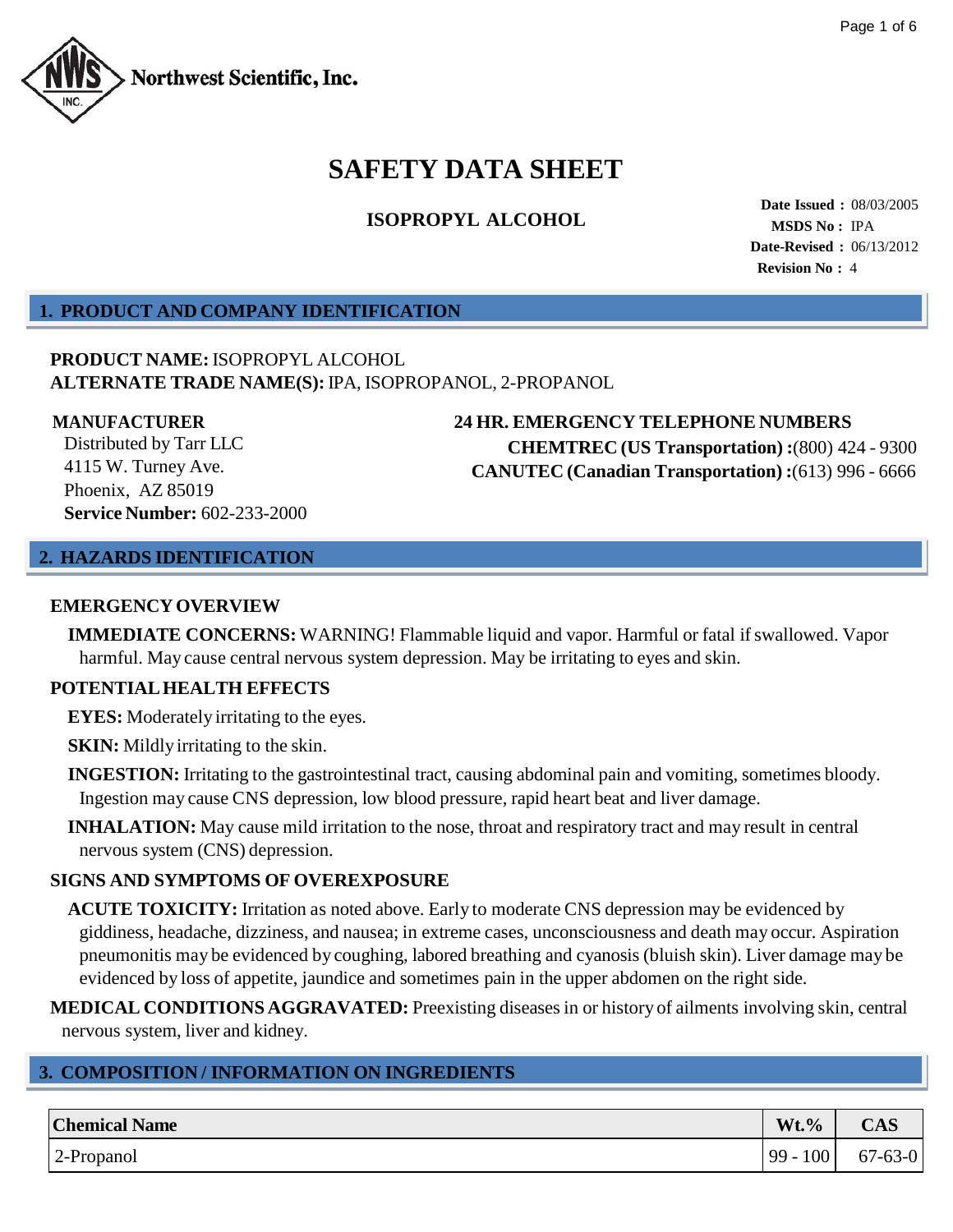## **4. FIRST AID MEASURES**

- **EYES:** Immediately flush eyes with plenty of water for at least 15 minutes while holding eyelids open. Get medical attention, if irritation occurs or persists.
- **SKIN:** Flush skin with water while removing contaminated clothing. If irritation occurs, get medical attention. Do not reuse clothing or shoes until cleaned.
- **INGESTION:** Do not give liquids if victim is unconscious or drowsy. Otherwise, give 2 glasses of water and induce vomiting by giving 30cc syrup of ipecac (or touching finger to the back of victim's throat). Keep victim's head below hips while vomiting. Call doctor.
- **INHALATION:** Remove to fresh air. If not breathing, give artificial respiration. If breathing is difficult, oxygen should be administered by qualified personnel. Seek immediate medical attention.

## **5. FIRE FIGHTING MEASURES**

- **FLASHPOINT AND METHOD:** 12°C (53°F)
- **FLAMMABLE LIMITS:** 0.02 to 0.127
- **AUTOIGNITION TEMPERATURE:**(750°F)
- **EXTINGUISHING MEDIA:** Use water fog, "alcohol" foam, dry chemical, or CO2.
- **HAZARDOUS COMBUSTION PRODUCTS:** Carbon monoxide and unidentified organic compounds may be formed during combustion.
- **EXPLOSION HAZARDS:** When heated above the flash point, this material emits flammable vapors which, when mixed with air, can burn or be explosive. Fine mists or sprays may be flammable at temperatures below the flash point.
- **FIRE FIGHTING PROCEDURES:** WARNING! Flammable Liquid. Clear fire area of unprotected personnel. Do not enter confined fire space without full bunker gear, including a positive pressure NIOSH approved SCBA. Cool fire exposed containers with water.

## **6. ACCIDENTAL RELEASE MEASURES**

**GENERAL PROCEDURES:** WARNING. Flammable. Ventilate area of leak or spill. Remove all sources of ignition. Clean-up personnel require protective clothing and respiratory protection from vapors. Only specially trained or qualified personnel should handle the emergency.

## **7. HANDLING AND STORAGE**

- **GENERAL PROCEDURES:** Keep away from heat, sparks, and flame. Surfaces that are hot may ignite even liquid product in the absence of sparks or flame. Extinguish pilot lights, cigarettes and turn off other sources of ignition prior to use and until all vapors are gone.
- **COMMENTS:** KEEP OUT OF REACH OF CHILDREN! Empty containers retain product residue (liquid and/or vapor) and can be dangerous. Do not pressurize, cut weld, braze, solder, drill, grind, or expose such containers to heat, flame, sparks static electricity, or other sources of ignition; theymay explode and cause injury or death.

## **8. EXPOSURE CONTROLS / PERSONAL PROTECTION**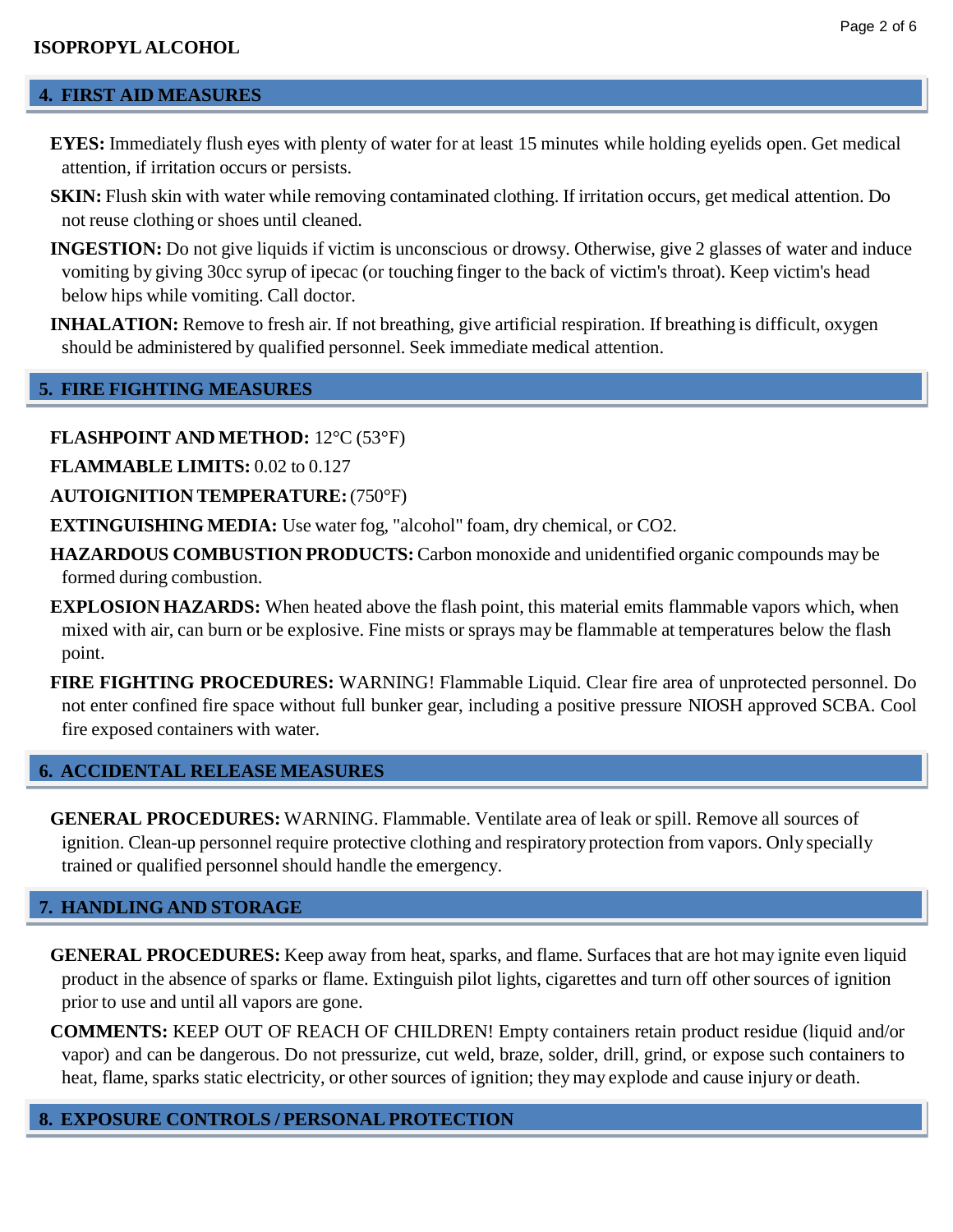## **ISOPROPYL ALCOHOL**

## Page 3 of 6

## **EXPOSUREGUIDELINES**

| <b>OSHA HAZARDOUS COMPONENTS (29 CFR1910.1200)</b> |             |                        |                |                 |          |                    |          |  |  |  |
|----------------------------------------------------|-------------|------------------------|----------------|-----------------|----------|--------------------|----------|--|--|--|
|                                                    |             | <b>EXPOSURE LIMITS</b> |                |                 |          |                    |          |  |  |  |
|                                                    |             |                        | <b>OSHAPEL</b> | <b>ACGIHTLV</b> |          | <b>SupplierOEL</b> |          |  |  |  |
| <b>Chemical Name</b>                               |             | ppm                    | $mg/m^3$       | ppm             | $mg/m^3$ | ppm                | $mg/m^3$ |  |  |  |
| 2-Propanol                                         | <b>TWA</b>  | 400                    | 980            | 200             | 490      | $NL$ [1]           | NL [1]   |  |  |  |
|                                                    | <b>STEL</b> |                        |                | 400             | 960      | <b>NL</b>          | NL       |  |  |  |
|                                                    |             |                        |                |                 |          |                    |          |  |  |  |

## **OSHA TABLE COMMENTS:**

**1**. NL = Not Listed

**ENGINEERING CONTROLS:** Provide exhaust ventilation sufficient to keep the airborne concentration of this product below its exposure limits. Exhaust air may need to be cleaned by scrubbers or filters to reduce environmentalcontamination.

## **PERSONAL PROTECTIVE EQUIPMENT**

- **EYES AND FACE:** Use chemical safety goggles and/or full face shield where splashing is possible. Contact lenses should not be worn when working with this material. Maintain eye wash fountain and quick-drench facilities in work areas.
- **SKIN:** Wear resistant gloves (consult your safety equipment supplier). To prevent repeated or prolonged skin contact, wear impervious clothing and boots.
- **RESPIRATORY:** If exposure may or does exceed occupational exposure limits (Sec. 8) use a NIOSH approved respirator to prevent overexposure. In accord with 29 CFR 1910.134 use either an atmosphere-supplying respirator or an air-purifying respirator for organic vapors.
- **PROTECTIVE CLOTHING:** Where splashing is possible, full chemically resistant protective clothing (e.g., acid suit) and boots are required.
- **WORK HYGIENIC PRACTICES:** Use good personal hygiene when handling this product. Wash hands after use, before eating, drinking, smoking, or using the toilet.
- **OTHER USE PRECAUTIONS:** Facilities storing or utilizing this material should be equipped with an eyewash facility and a safety shower.

## **9. PHYSICAL AND CHEMICAL PROPERTIES**

**PHYSICAL STATE:** Liquid **ODOR:** Mild odor. **COLOR:** Clear, colorlessliquid. **PERCENT VOLATILE:** 100 **VAPOR PRESSURE:** 32 **VAPOR DENSITY:** Heavier than air. **BOILING POINT:** (180°F) to (181°F) **FREEZING POINT:** NDA = no data available. **MELTING POINT:**(-127°F)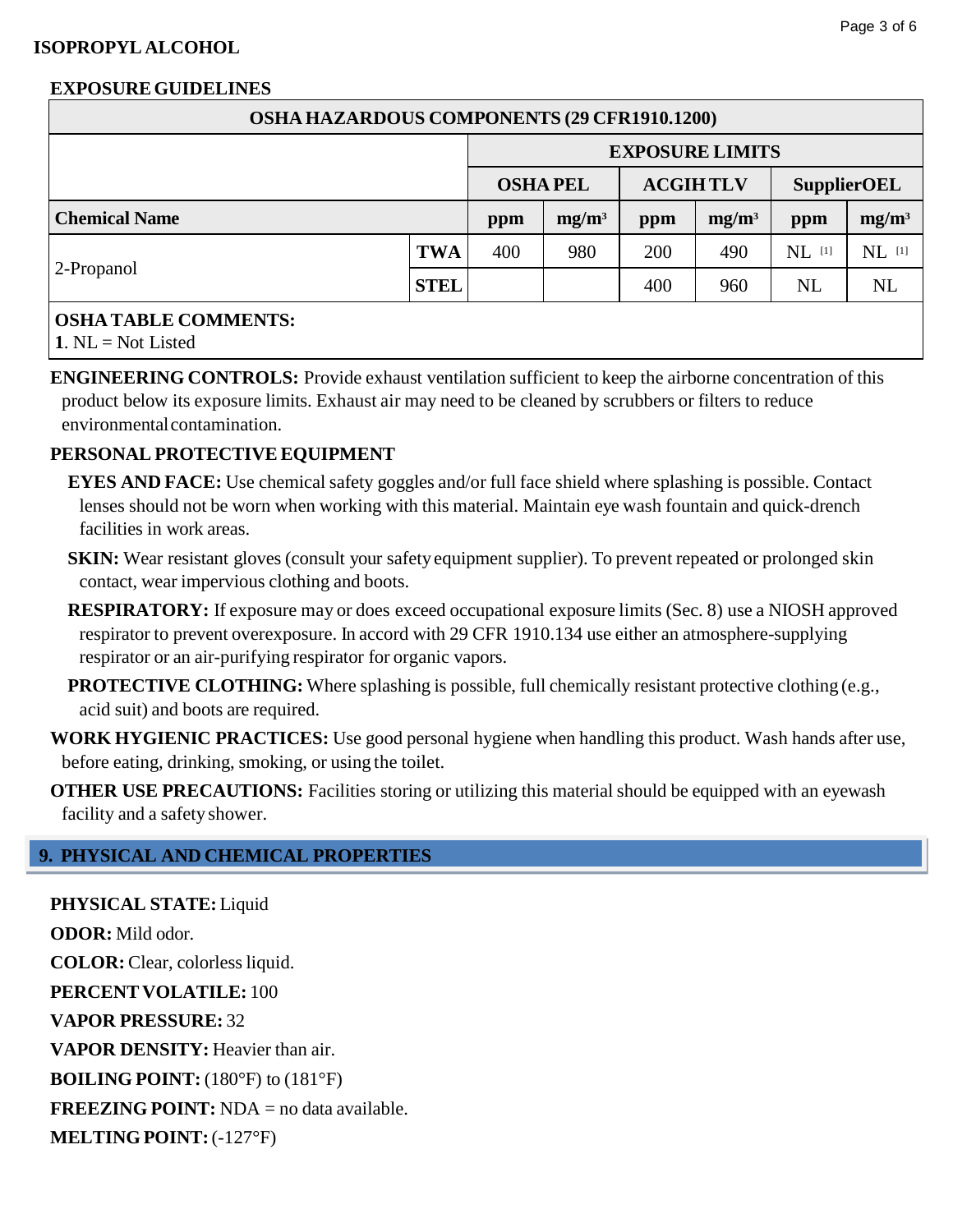## **ISOPROPYL ALCOHOL**

**FLASHPOINT AND METHOD:** 12°C (53°F) **SOLUBILITY IN WATER:** Infinitely soluble **EVAPORATION RATE:** Slower than ether. **DENSITY:** 6.545 **SPECIFIC GRAVITY:** 0.780 to 0.80

**(VOC):** 6.545 LBS./gal.

## **10. STABILITY AND REACTIVITY**

**STABLE:** Yes

**POLYMERIZATION:**Will not occur.

**CONDITIONS TO AVOID:** Avoid heat, sparks, flame and contact with strong oxidizing agents. Do not store or handle in aluminum equipment at temperatures above 120 deg. F.

**HAZARDOUS DECOMPOSITION PRODUCTS:** Carbon monoxide and unidentified organic compounds may be formed during combustion.

**INCOMPATIBLE MATERIALS:** Strong oxidizers.

## **11. TOXICOLOGICALINFORMATION**

**COMMENTS:** None Expected.

## **12. ECOLOGICAL INFORMATION**

**ECOTOXICOLOGICAL INFORMATION:** Avoid uncontrolled releases of this material. Where spills are possible, a comprehensive spill response plan should be developed and implemented.

### **13. DISPOSAL CONSIDERATIONS**

**DISPOSAL METHOD:** The preferred options for disposal are to send to licensed reclaimers, or to permitted incinerators. Any disposal practice must be in compliance with federal, state, and local regulations. Do not dump into sewers, ground, or any body of water.

**EMPTY CONTAINER:** KEEP OUT OF REACH OF CHILDREN! Empty containers retain product residue and can be dangerous. Do not pressurize, cut weld, braze, solder, drill, grind, or expose such containers to heat, flame, sparks static electricity, or other sources of ignition.

**RCRA/EPA WASTE INFORMATION:** Chemical waste generators must determine whether a discarded chemical is classified as a hazardous waste. US EPA guidelines for the classification determination are listed in 40 CFR. Additionally, waste generators must consult state and local hazardous waste regulations to ensure complete and accurate classification.

## **14. TRANSPORT INFORMATION**

**DOT (DEPARTMENT OF TRANSPORTATION) PROPER SHIPPING NAME:** Isopropanol **PRIMARY HAZARD CLASS/DIVISION:** 3 **UN/NA NUMBER:** UN 1219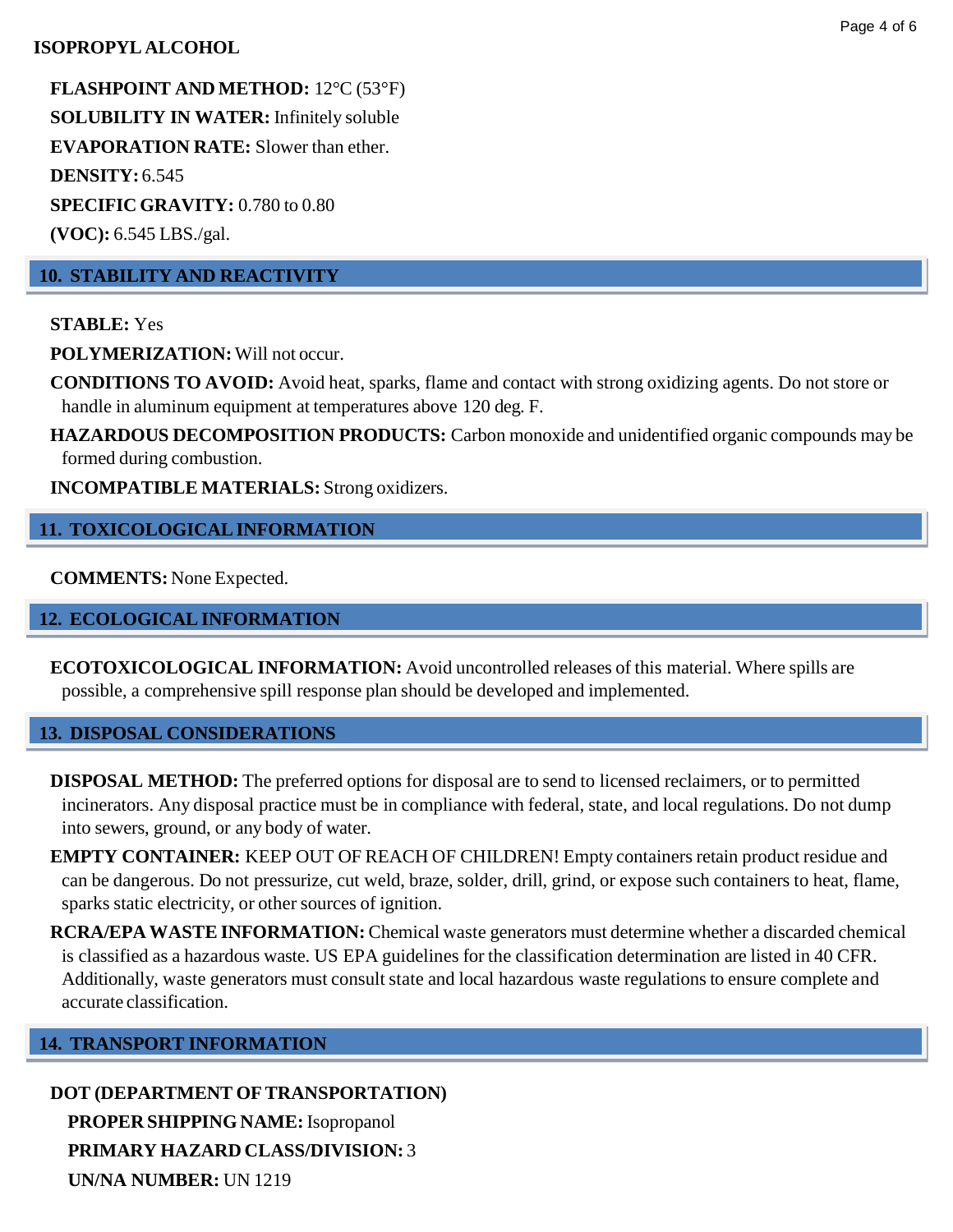**PACKING GROUP:** II

**NAERG:** 129

**LABEL:** Flammable liquid

## **15. REGULATORY INFORMATION**

## **UNITEDSTATES**

## **DOT LABEL SYMBOL AND HAZARD CLASSIFICATION**



Flammable Liquid

## **SARA TITLE III(SUPERFUND AMENDMENTS AND REAUTHORIZATION ACT)**

**311/312 HAZARD CATEGORIES:** This product should be reported as an immediate (acute) health hazard, delayed (chronic) health hazard, and a fire hazard.

**FIRE:** Yes **PRESSURE GENERATING:** No **REACTIVITY:** No **ACUTE:** Yes **CHRONIC:** Yes

**313 REPORTABLE INGREDIENTS:** To the best of our knowledge, this product is not listed as a toxic chemical under Section 313 of SARA Title III.

## **302/304 EMERGENCY PLANNING**

**EMERGENCY PLAN:** To the best of our knowledge, this product is not listed as an extremely hazardous substance.

## **TSCA (TOXIC SUBSTANCE CONTROL ACT)**

**TSCA STATUS:** Listed.

**GENERAL COMMENTS:** The regulatory information is not intended to be comprehensive. Other regulations may apply to this material.

## **16. OTHER INFORMATION**

## **PREPARED BY:**COMPLIANCE DEPT.

**REVISION SUMMARY:** This MSDS replacesthe 01/09/2012 MSDS.



**HMIS RATINGS NOTES:** The HMIS rating involves data interpretations that may vary from company to company. They are intended only for rapid, general identification of the magnitude of the specific hazard. To deal adequately with the safe handling of this material, all the information contained in the MSDS must be considered.

**MANUFACTURER DISCLAIMER:** The information contained herein is based on the data available to us and is believed to be accurate. However, Tarr Acquisition, LLC (Tarr, LLC) makes no warranty, expressed or implied regarding the accuracy of this data or the results to be obtained from the use thereof. Tarr, LLC assumes no